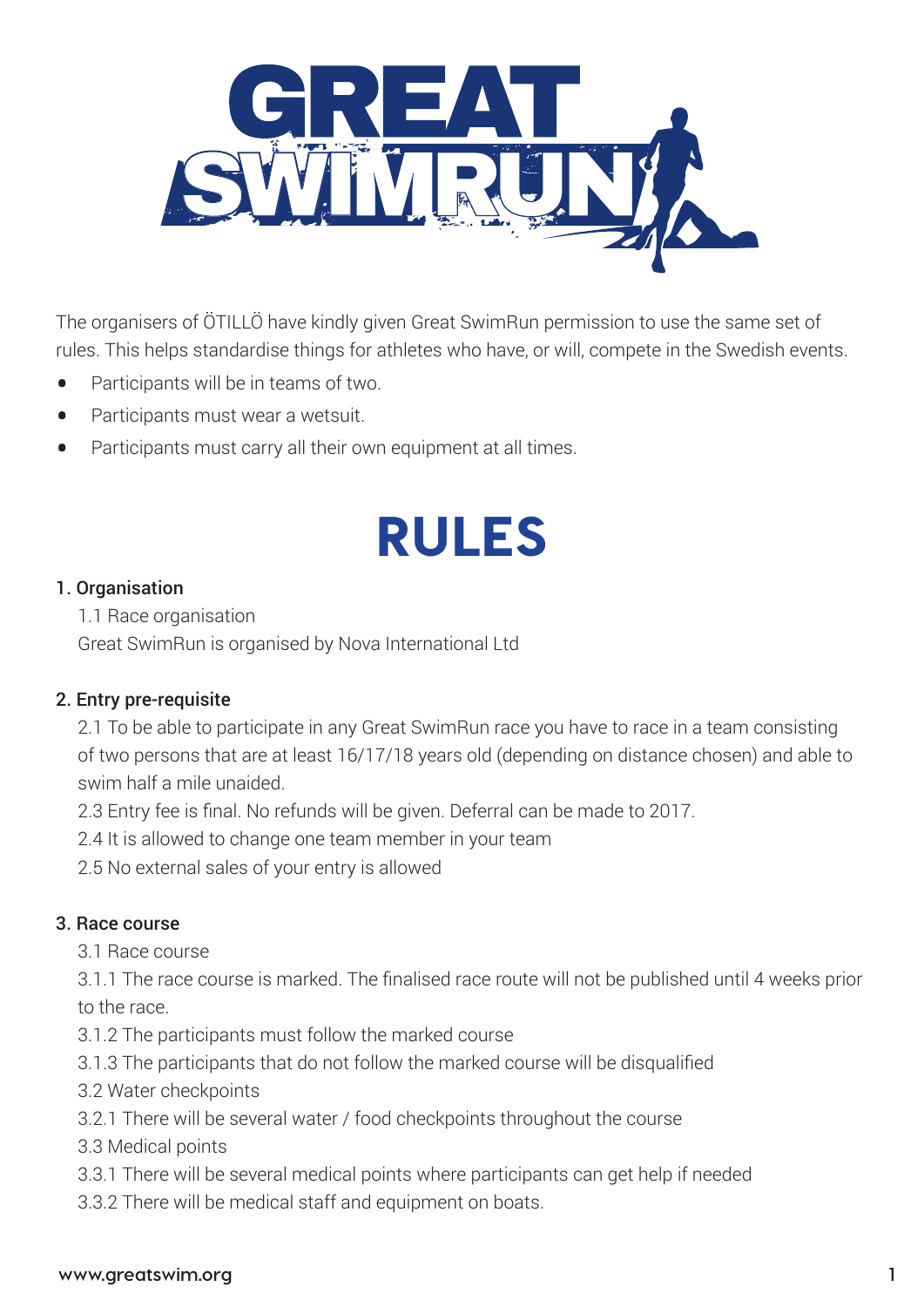#### 4 Equipment

4.1 General about Equipment

4.1.1 All teams need to bring all their equipment from start to finish, if a team fail to bring all their equipment to the finish line they will be disqualified.

- 4.2 Mandatory equipment
- 2 Wetsuits suitable for water temperature of 10 degrees Celsius<br>• 1 Compass
- 1 Compass<br>• 2 Whistles
- 2 Whistles<br>• 1 backpack
- 1 backpack, hip pack or something to carry the mandatory equipment
- 4.3 Mandatory equipment that the organisation will supply
- Race bibs must be worn visible all the time during the race<br>• Mans
- Maps
- Timing chip<br>• Swimcans r
- Swimcaps must be worn visible during all the swims
- 4.4 Recommended equipment
- Water bladder
- 4.5 Equipment check before the race
- Before the race there will be a mandatory gear check.
- 4.6 Equipment that is NOT allowed
- Floatation help that is bigger than 100 cm x 60 cm.

### 5 Timing

5.1 Timing

5.1.1 The time is from the start until the last of the two team members have passed the finish line

5.2 Cut offs

5.2.1 Throughout the course there will be cut offs where the teams need to pass by a certain time to be able to continue racing.

5.2.2 Information about the cut off times will be given the week before the start

### 6 Racers responsibility

6.1 General

6.1.1 The participants must know the rules and follow these

6.1.2 The participants shall respect other participants, organisation, spectators and the people living in the race area.

6.1.3 The participants are not allowed to use unfair methods to get advantages

6.1.4 The participants are obliged to help in case of emergency if the organisation is asking for it.

6.2 Before the race

6.2.1 The finalised race route will not be published until 4 weeks prior to the race. The participants can train and scout the course area prior to the race but have to respect the residents in the area.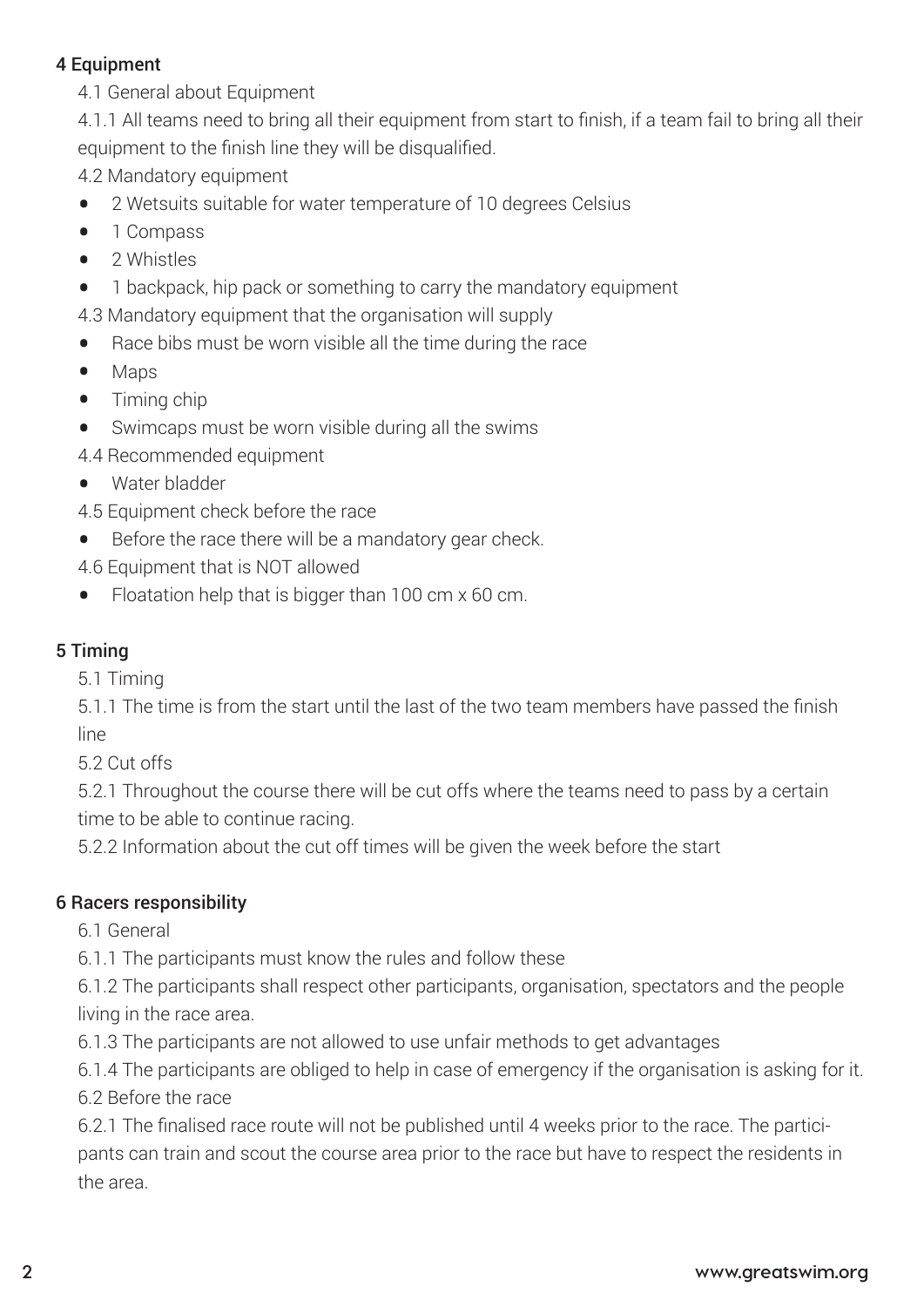6.3 During the race

6.3.1 The participants are participating at their own risk and can not hold the organisation responsible for any accident during the race.

6.3.2 The teams are obliged at their best ability to help another team that have been injured or being sick.

6.3.3 A team that has abandoned the race shall report it as soon as possible to the organisation.

6.3.4 The participants are not allowed to throw away rubbish except at a designated refuse collection point. If a team is doing so they will get disqualified.

## 7 Rules

7.1 Race jury

7.1.1 Race jury is the race director and two persons from the race organisation.

7.1.2 The race jury is: – Enforcing the rules – Decide the outcome of a protest – Decide about disqualification – Decide about course changes and changes in the rules

7.1.3 At least two members of the jury is needed to be able to take a race jury decision.

7.1.4 The race jury has the right to use "common sense" to take a decision about arisen situation if it is not clear in the rules

7.1.5 The decision of the race jury is definitive.

7.2 Protests

7.2.1 A protest must be given in written to the race organisation within an hour after finishing the race.

7.2.2 A protest must include:  $-$  Time and location  $-$  Team number and signatures of the team members – Team number or team name of the team that the protest is against – The reason for the protest – If possible include witness with name or team number

7.2.3 A protest that does not fill the criteria of point 7.2.2 is being ignored.

7.2.4 A decision from the race jury will be communicated with to those involved as soon as possible.

7.3 Disqualifications

• Offence against the rules leads to disqualification.

7.4 External assistance

• It is not allowed to receive assistance from other people than the race organisation. Each team has to make their own way from start to finish.

# 8 Safety

8.1 General safety rules

8.1.1 The two members of each team have to stay together at all times and can not be more than 100 metres apart on land and not more than 10 metres during swimming.

8.1.2 The race organisation can refuse a team to continue if they judge them not capable caused by fatigue or being in such bad physical condition.